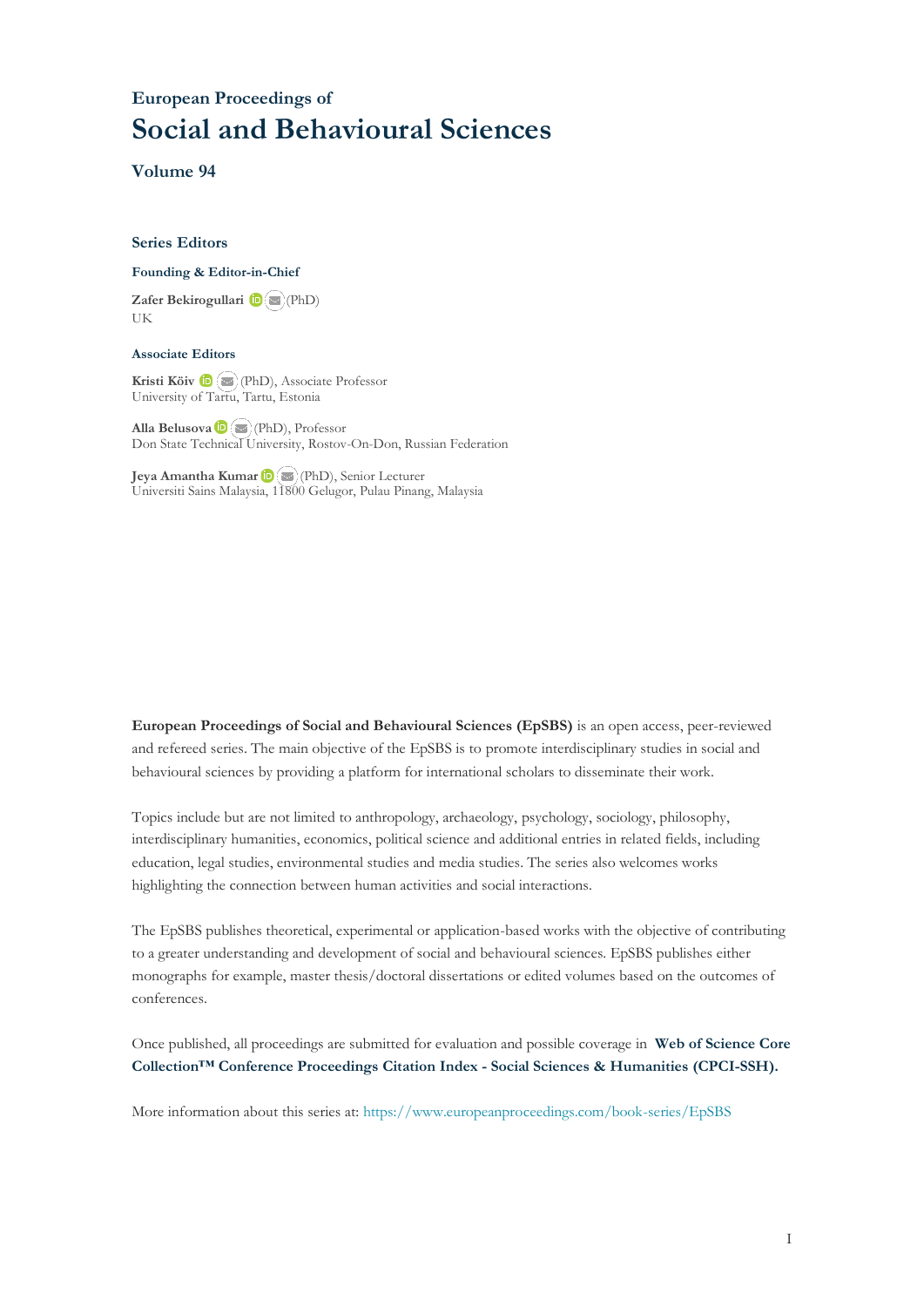# PSYCHOLOGY OF PERSONALITY: REAL AND VIRTUAL CONTEXT

Selected, peer-reviewed papers from the

Psychology of Personality: Real and Virtual Context (PSYRGGU 2020), 16 - 18 April 2020, Institute of Psychology, Russian State University for the Humanities, Moscow, Russia

Edited by:

TatianaMartsinkovskaya iD, Vasilisa Orestova iD

# Editor(s) Affiliation(s):

**Tatiana Martsinkovskaya,** Professor, Doctor of Psychology Director of the Institute, Institute of psychology named after [L. Vy](mailto:mailto:tdmartsin@gmail.com)gotsky, Russian State University for the humanities, Moscow, Russia

**Vasilisa Orestova,**  Moscow State University of Psychology and Education, Institute of Psychology, Moscow, Russia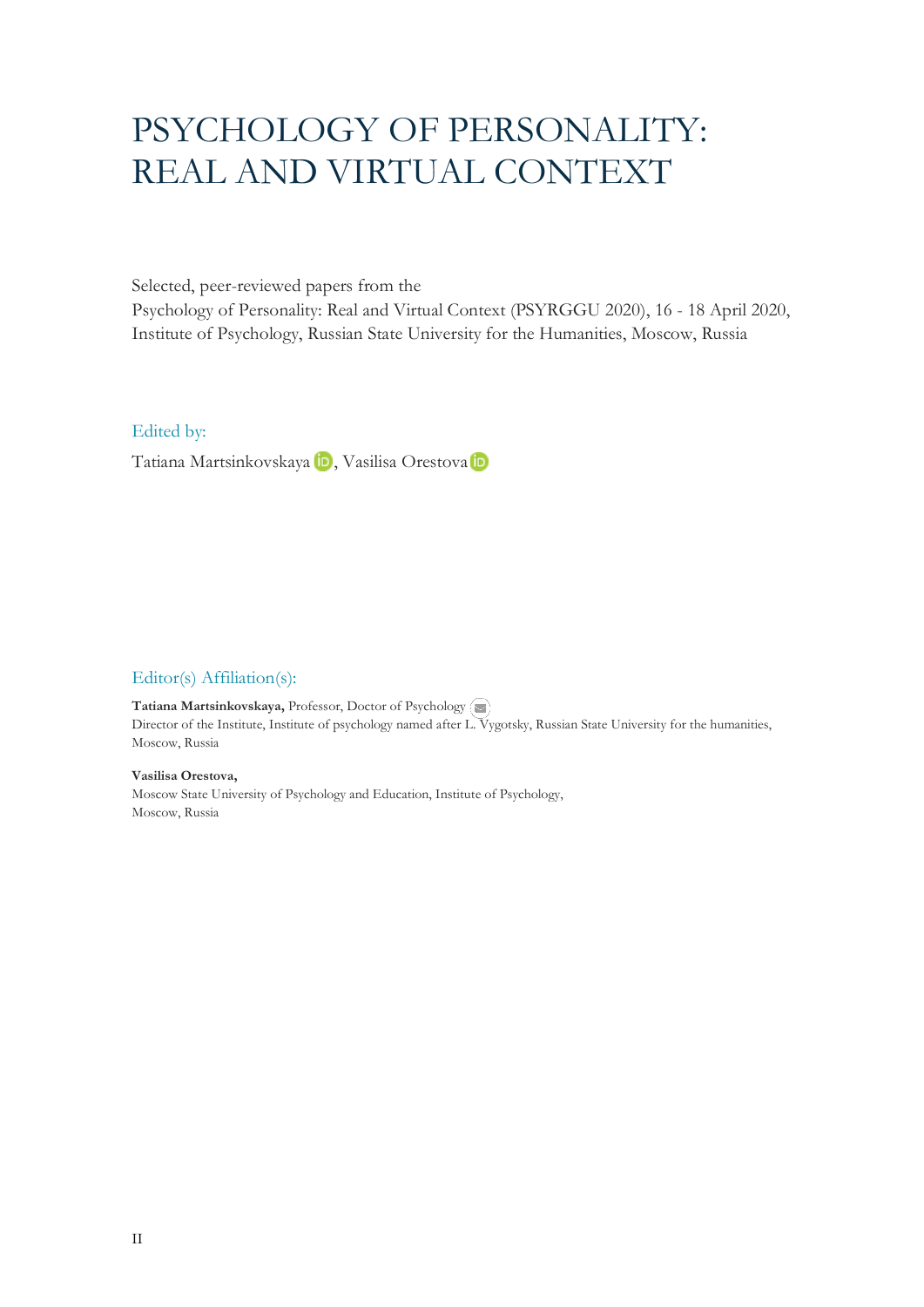

ISSN: 2357-1330 (online).

European Proceedings of Social and Behavioural Sciences

ISBN: 978-1-80296-093-8 (e-book)

PSYCHOLOGY OF PERSONALITY: REAL AND VIRTUAL CONTEXT

[https://doi.org/10.15405/epsbs\(2357-1330\).2020.11.2](https://doi.org/10.15405/epsbs(2357-1330).2020.11.2)

 $\bigcirc$  090 © The Editor(s) and The Author(s) 2020. This is an open access book distributed under the Creative Commons CC License BY-NC-ND 4.0. Unported License, permitting all non-commercial use, distribution, and reproduction in any medium, provided the original work is properly cited.

This book is published by the registered company European Publisher Ltd. which is registered under the ISO London Limited.

The registered company address is: 293 Green Lanes, Palmers Green, London, United Kingdom, N13 4XS Reg. Number: 9219513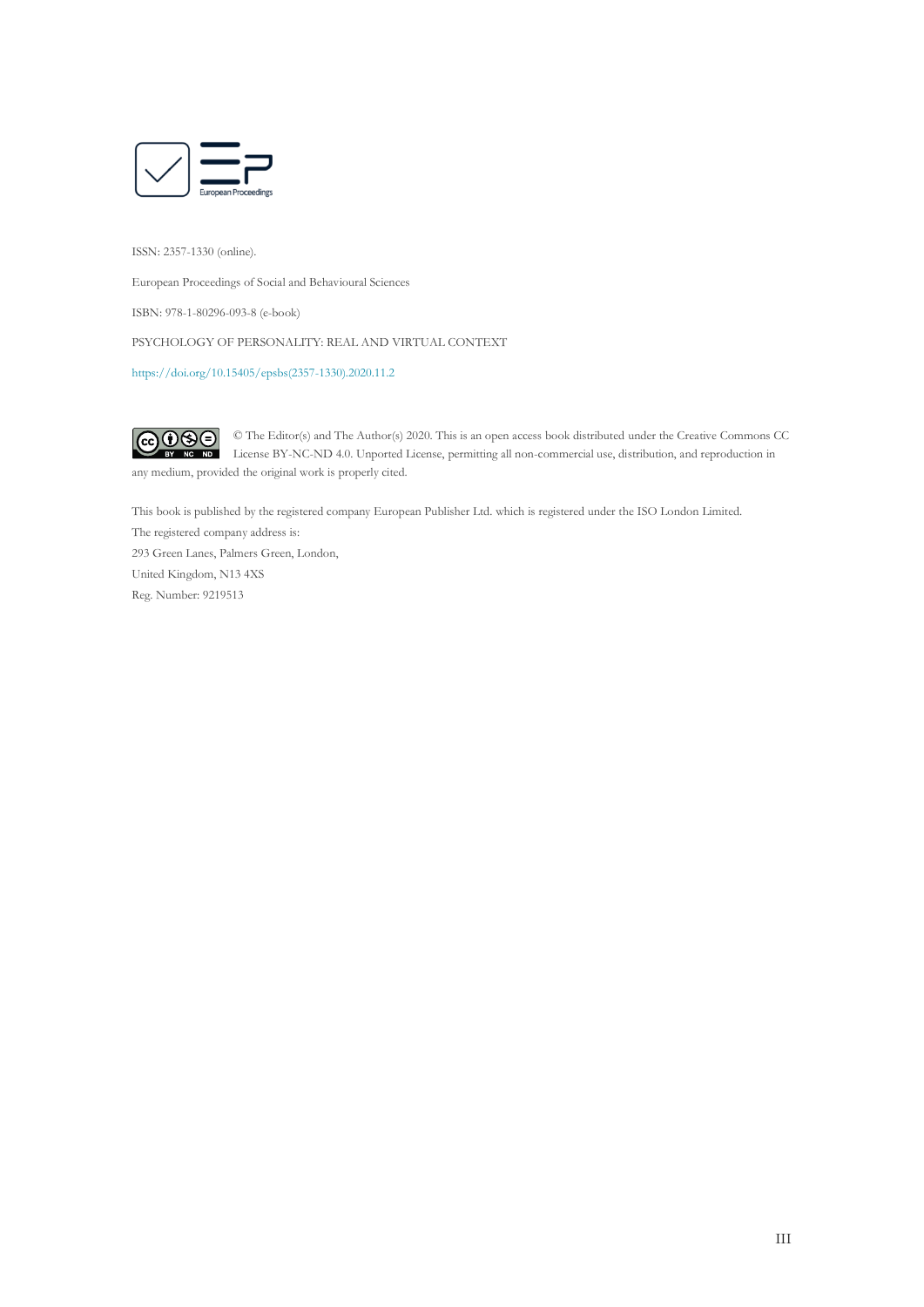# **Preface**

Dear colleagues, with the great pleasure I present the proceedings containing selected peer reviewed papers from the scientific conference "Psychology of Personality: Real and Virtual Context" (PSYRGGU 2020) which took place 16- 18 of April 2020 at the Institute of Psychology, Russian State University for the Humanities, Moscow, Russia.

The combined form of the conference (on and off-line) reflected the difficult situation, which occurred not only in our country, but all round the word due to quarantine on COVID-19. This situation actualized the theme of our conference and somehow even modified its main goal – to analyze the factors of person's wellbeing in two spaces – real and virtual. New challenges require a quick response, because the delay in the reaction can turn into a fan of new problems. And that's why the conference keynote speeches and plenary sessions intended to answer these challenges.

There were six thematic sections: Identity in the real and network space; Clinical aspects of personality psychology in the transitive world; Social psychology of personality in the context of the transiting world; Development of people of different ages in a situation of change; Psychology of education in digital space and Young scientists section. Among keynote speeches were famous scientists from Russia, USA, France and Israel: A.G. Asmolov, Head of the Department of Personality Psychology, Moscow State University; N.V Grishina, Professor of the Department of Personality Psychology, St. Petersburg State University; S.N. Kostromina, Head of the Department of Personality Psychology, St. Petersburg State University; A.Sh. Thostov, Head of the Department of Neuro- and patopsichology, Moscow State University; Peter Steiner, Professor of University of Pennsylvania, Philadelphia, USA; Maryse Dennes, Professor, Centre National de la Recherche Scientifique, Bordeaux, France; A. Kagan, Professor, Israel.

The review process for the papers was stringent. Besides checking all papers for plagiarism, each submission was subjected to a double-blind review process by two reviewers. The number of submissions received and reviewed was 210 and the number of submissions accepted was 106.

The conference "Psychology of Personality: Real and Virtual Context" was organized and hosted by Institute of Psychology, Russian State University for the Humanities, Moscow, Russia.

The conference chair and co-chairs express their sincere appreciation to all the organizing institutions. Special thanks are to all the keynote speakers, all the session chairs, members of the organizing committee, scientific committee, and peer review committee.

07 June 2020

Co-Chair, Tatiana Martsinkovskaya Prof. Dr., Institute of Psychology, Russian State University for the Humanities, Moscow, Russia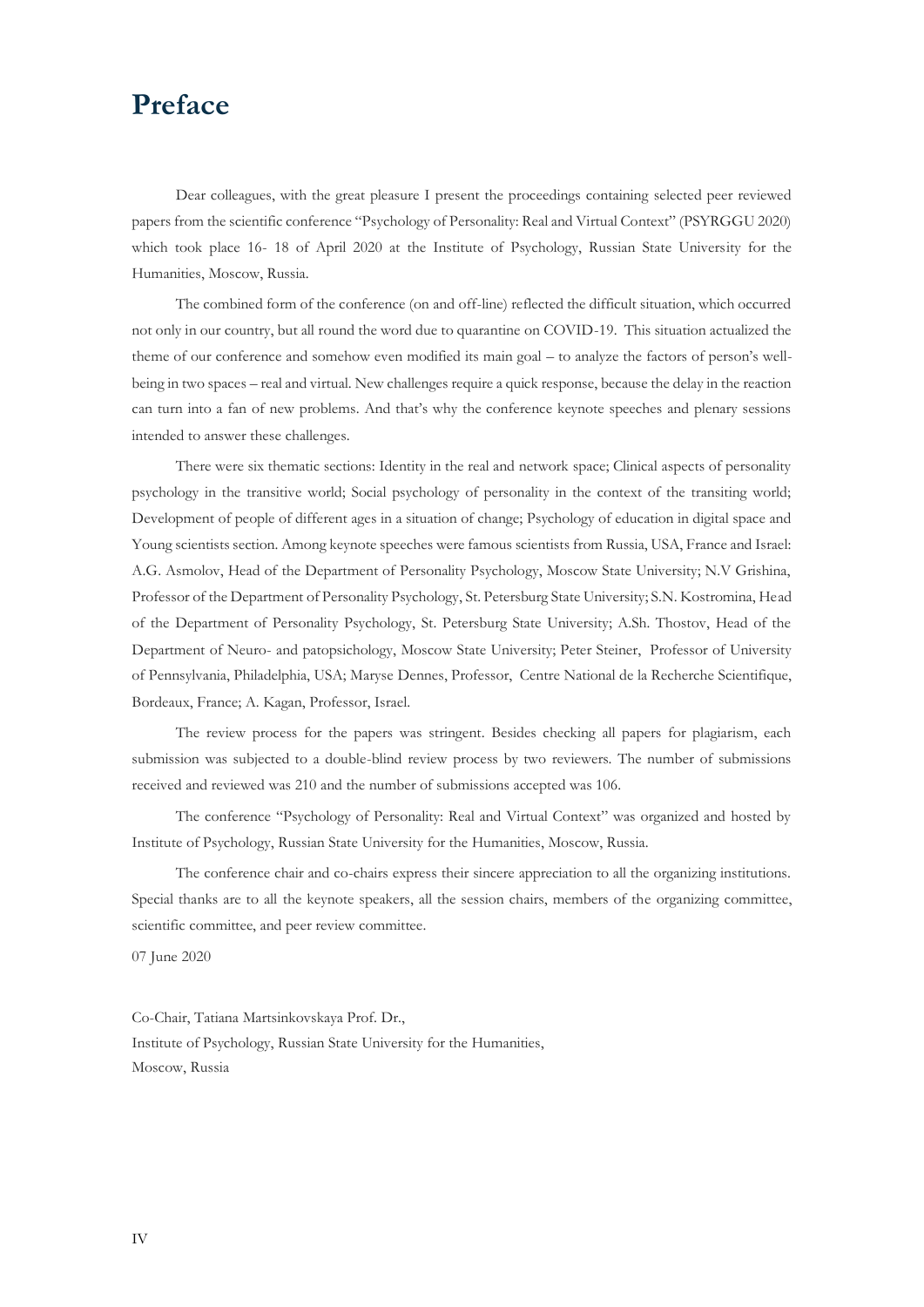# **Chairs**

Co-Chair, Tatiana D. Martsinkovskaya, Prof. Dr. *Institute of Psychology, RGGU, Moscow, Russia*

Co-Chair, Vasilisa R. Orestova, Prof. Dr. *Institute of Psychology, RGGU, Moscow, Russia*

Co-Chair, Natalia V. Grishina, Prof. Dr. *Department of Personality Psychology, St. Petersburg State University, Russia*

Co-Chair, Maryse Dennes, Prof. *Centre National de la Recherche Scientifique, Bordeaux, France*

# **International Scientific/Editorial Committee Members**

- **Peter Steiner, Professor** University of Pennsylvania, Philadelphia, USA
- Maryse Dennes, Professor, Centre National de la Recherche Scientifique, Bordeaux, France
- **■** Viaut Alain Professor, Centre National de la Recherche Scientifique, Bordeaux, France
- Alex Kagan, Professor, Tel-Aviv, Israel
- Aleksandr G. Asmolov, Head of the Department of Personality Psychology, Moscow State University, Russia
- Natalia V. Grishina, Professor Department of Personality Psychology, St. Petersburg State University, Russia
- Svetlala N. Kostromina,
- Head of the Department of Personality Psychology, St. Petersburg State University, Russia
- Aleksandr Sh. Thostov, Head of the Department of Neuro-andpatopsichology, Moscow State University, Russia
- Dmitruy A. Khoroshilov, Ph.D., Head of the Department of Social Psychology, Institute of Psychology, RGGU, Russia
- Tatiana D. Martsinkovskaya, Prof. Dr., Institute of Psychology, RGGU, Moscow, Russia
- Vasilisa R. Orestova Prof. Dr., Institute of Psychology, RGGU, Moscow, Russia
- Larisa A. Golovej Doctor of Psychological Sciences, Professor, Head of the Department of Developmental Psychology, St. Petersburg State University, Russia
- Ekaterina A. Kiseleva Ph.D. Associate Professor, Head of the Department of Psychology of Family and Childhood, Institute of Psychology. RGGU, Russia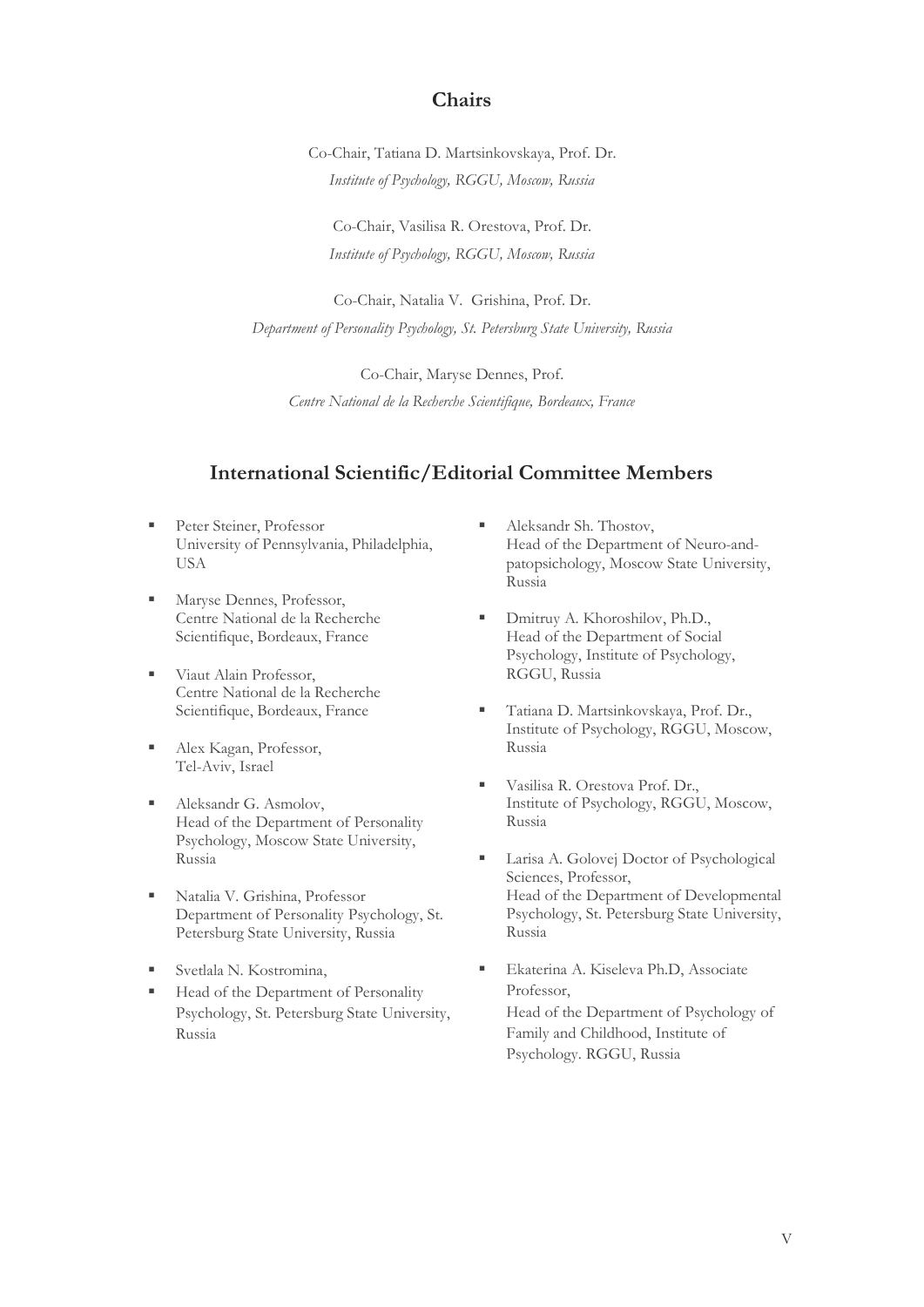# **Organizing Committee Members**

- Tatiana D. Martsinkovskaya Prof. Dr., Institute of Psychology, RGGU, Moscow, Russia
- Vasilisa R. Orestova Prof. Dr., Institute of Psychology, RGGU, Moscow, Russia
- Ekaterina A. Kiseleva Ph.D, Associate Professor, Head of the Department of Psychology of Family and Childhood, Institute of Psychology. RGGU, Russia
- Oksana V. Markovskaya, Ph.D., Dean of the Psychological Faculty of the Institute of Psychology. RGGU, Russia

# **Keynote Speakers**

# **Personality Psychology: Responding to Modern Challenges**

Aleksandr G. Asmolov, Head of the Department of Personality Psychology, Moscow State University; Russia

# **Personal Identity as Terra Incognita in Social Networks**

Peter Steiner, Professor of University of Pennsylvania, Philadelphia, USA

# **Psychology of Change: New Contexts of the Person's Life World**

Natalia V. Grishina, Professor of the Department of Personality Psychology, St. Petersburg State University, Russia

# **Plenary Speakers**

# **Psychological and Philosophical Routs in Interpretation of Modern Identity** Maryse Dennes, Professor,

Centre National de la Recherche Scientifique, Bordeaux, France

# **Life Scenarios of Personality Development in a Situation of Change** Svetlala N. Kostromina, Head of the Department of Personality Psychology, St. Petersburg State University, Russia

# **Collective Experiences of Precarity: View of the Psychologist**  Dmitruy A. Khoroshilov Ph.D., Head of the Department of Social Psychology, Institute of Psychology, RGGU, Russia

# **The World in a Stream of Transformations**

Marina S. Guseltseva, Prof. Dr., PI RAO, Russia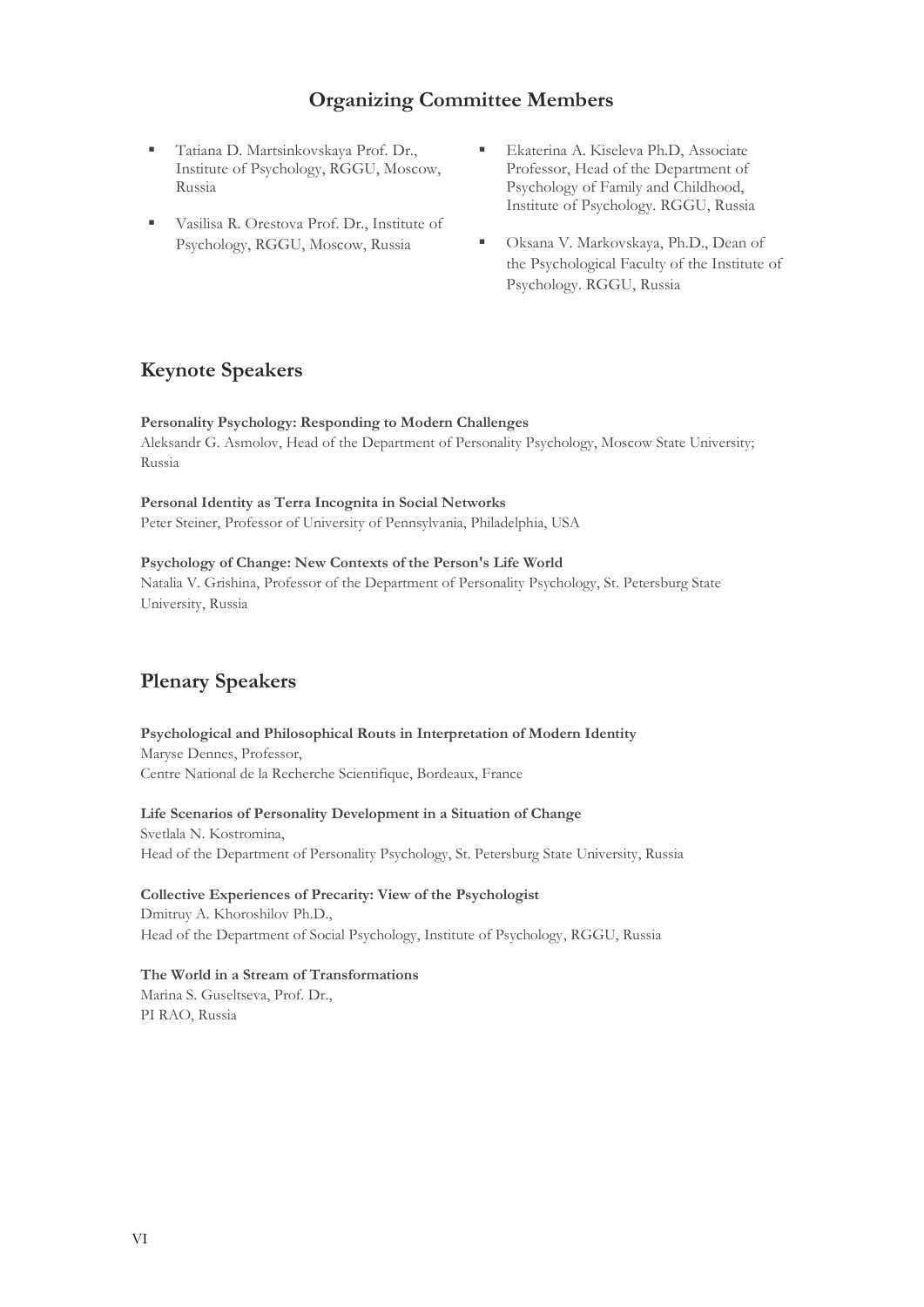# **Table of Contents**

### **No: 1**

Title: Dynamics Of The Internai Disorder Pattern: Gentral Characteristics And Nosological Features *Pages: 1 - 9* Author(s): Tatiana Adeeva, Svetlana Khazova, Inna Tikhonova, Ulyana Sevastyanova

### **No: 2**

Title: Family Relationships And Sibling Intelligence *Pages: 10 - 18* Author(s): Olga S. Alekseeva

#### **No: 3**

Title: Attitudes About Volunteering In Early Adulthood *Pages: 19 - 25* Author(s): Olga V. Almazova, Nikolaj S. Priazhnikov, Svetlana M. Churbanova, Sergey V. Molchanov

#### **No: 4**

Title: Hidden Leadership And A Variety Of Success Models In Modern Society *Pages: 26 - 34* Author(s): A. Asmolov, M. Guseltseva

#### **No: 5**

Title: Information Policy Of The Educational Organizations On The Internet *Pages: 35 - 44* Author(s): Lubov M. Asmolova

#### **No: 6**

Title: The Competence Of An Educational Organization In Implementing Public Information Activities *Pages: 45 - 54* Author(s): Lubov M. Asmolova

# **No: 7**

Title: Motivation And Values Of Children And Adolescents: Identification, Support And Development Methods *Pages: 55 - 63*

Author(s): Natalia B. Avalueva, Anna S. Alekseeva, Evelina F. Alieva

#### **No: 8**

Title: Social Identity And Ideas About Success Among Youth In Technological Society *Pages: 64 - 72* Author(s): A. Ayanyan, O. Grebennikova, N. Golubeva, N. Yurchenko

**No: 9**

Title: Time Perspective Of Personality In Aging: Clinical And Psychological Aspects *Pages: 73 - 79* Author(s): E. Balashova

# **No: 10**

Title: Children And Punishments (Russian Preschoolers Interviews Analysis) *Pages: 80 - 87* Author(s): O. Baskaeva

# **No: 11**

Title: Personal And Situational Factors Of Proactive Coping In Adolescence *Pages: 88 - 94* Author(s): E. Belinskaya, E. Dubovskaya

# **No: 12**

Title: Features Of Giftedness Manifestation In Preschool Children *Pages: 95 - 102* Author(s): Elena Belova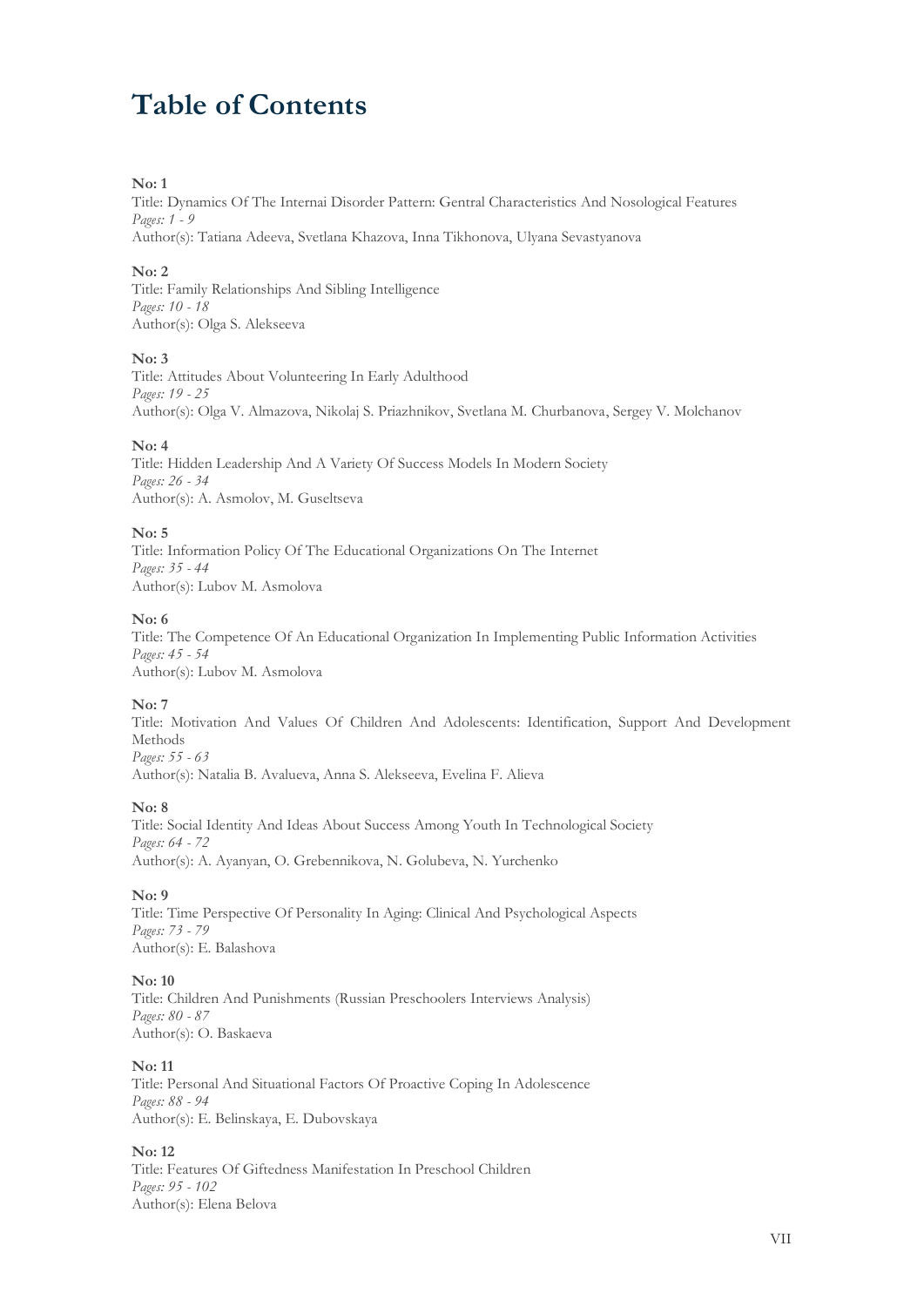**No: 13** Title: Parents And Gifted Preschooler: The Specifics Of Relationship *Pages: 103 - 111* Author(s): Elena Belova

#### **No: 14**

Title: How Do Chemistry Experts And Novices Work With Conceptual Schemes? *Pages: 112 - 121* Author(s): Irina Blinnikova, Yulia A. Ishmuratova

#### **No: 15**

Title: Reconstructing Dynamics And History Of A Child'S Self-Consciousness Development: A Phenomenological Study *Pages: 122 - 131* Author(s): Natalia Burlakova, Valery Oleshkevich

#### **No: 16**

Title: "The Fashionable Child": Particularities Of Self-Identity And Developmental Risks Of Children *Pages: 132 - 141* Author(s): Natalia Burlakova, V. Uvarkina

#### **No: 17**

Title: Self -Differentiation And Interpersonal Dependency At Russian And Vietnamese Young Persons *Pages: 142 - 150* Author(s): Elena Chebotareva, Marina Volk, Nguyen Ngoc Chau

#### **No: 18**

Title: The Role Of Negative Personality Traits In Psychological Adaptation *Pages: 151 - 158* Author(s): Yulia D. Chertkova, Nadezda M. Zyryanova, Marina S. Egorova, Oxana V. Parshikova

#### **No: 19**

Title: Psychological Security In The Cities Of The Sverdlovsk Region *Pages: 159 - 168* Author(s): A. I. Dontsov, O. Yu. Zotova, L. V. Tarasova

#### **No: 20**

Title: The Dynamics Of Changes In Value Attitudes In The Process Of Emigration *Pages: 169 - 174* Author(s): A. I. Dontsov, O. Yu. Zotova, S. V. Mostikov, O. S. Solodukhina

#### **No: 21**

Title: Coping With Difficult Life Situation By Unemployed Russians: Analysis Of Different Contexts *Pages: 175 - 182* Author(s): T. V. Drobysheva, T. P. Еmelyanova

# **No: 22**

Title: Parental Differential Treatment Of Siblings And Sibling Differences In Intelligence *Pages: 183 - 190* Author(s): Marina S. Egorova, Olga S. Alekseeva

# **No: 23**

Title: Self-Other Agreement For The Ratings Of Hexaco Traits *Pages: 191 - 197* Author(s): Marina S. Egorova, Oksana V. Parshikova, Yulia D. Chertkova

#### **No: 24**

Title: Neuroticism And Parental Control: The Actor-Partner Interdependence Model *Pages: 198 - 204* Author(s): Marina S. Egorova, Oksana V. Parshikova, Irina E. Rzhanova, Olga V. Mitina

#### **No: 25**

Title: Sensation Seeking And Parent-Child Relations: The Actor-Partner Interdependence Model *Pages: 205 - 211* Author(s): Marina S. Egorova, Irina E. Rzhanova, Oksana V. Parshikova, Olga V. Mitina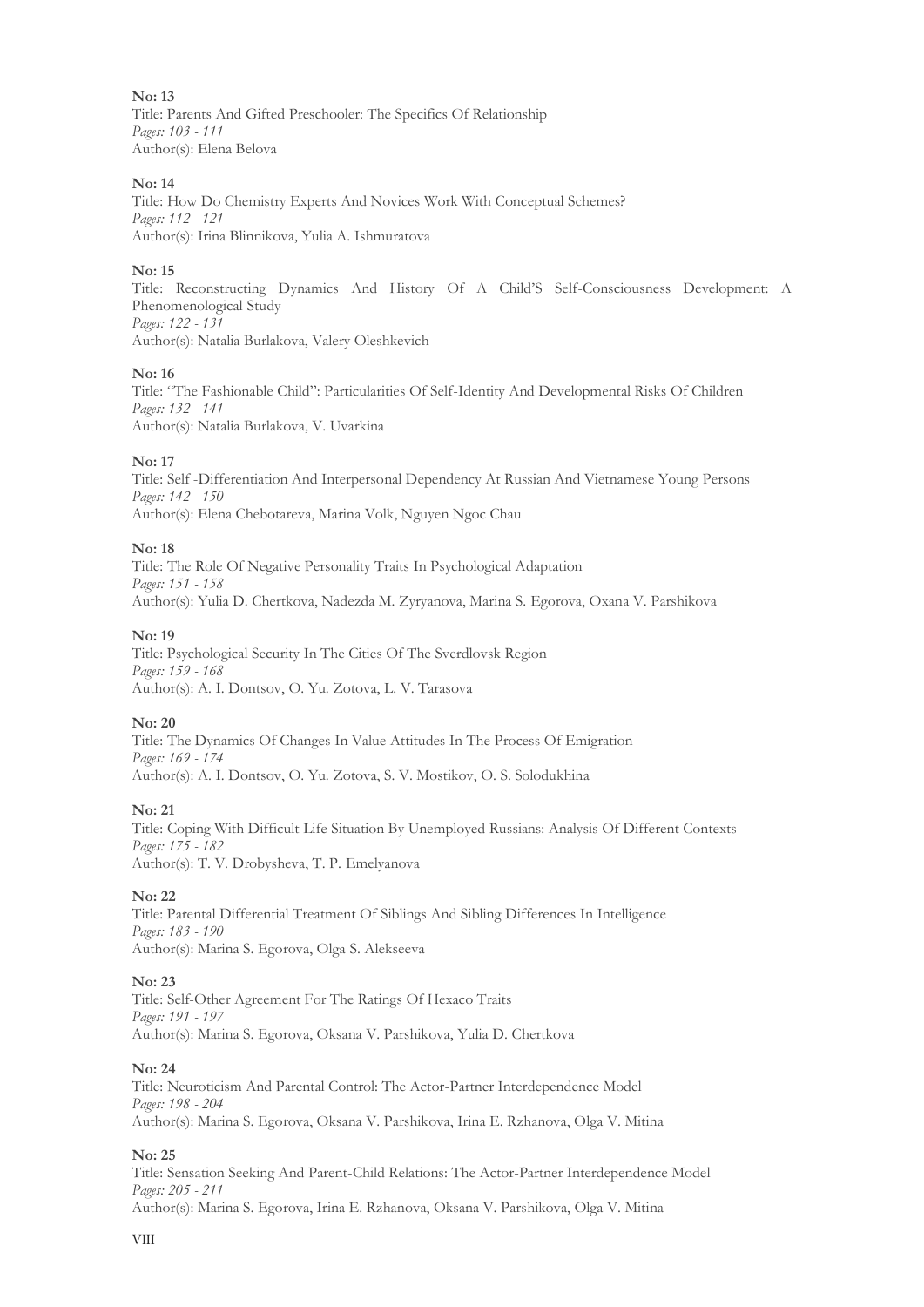Title: Development And Validation Of The Radical Attitudes Questionnaire *Pages: 212 - 219* Author(s): Vadim Emelin, Elena Rasskazova, Aleksander Tkhostov

### **No: 27**

Title: Sensory Processing Sensitivity In Drug Addicted And Internet-Addicted People *Pages: 220 - 228* Author(s): Regina Ershova, Ivan V. Semeniak, Tatiana M. Koryagina, Ekaterina V. Yarmotz, Sergey V. Saveliev

#### **No: 28**

Title: The Psychological Determinants Of Proenvironmental Behavior: A Study On The Russian Sample *Pages: 229 - 234* Author(s): Regina Ershova, Elena Privalova, Sergej Saveliev

#### **No: 29**

Title: Comparative Analysis Of A Typical Pauper's And A Low Status Representative's Images *Pages: 235 - 242* Author(s): T. V. Folomeeva, S. V. Fedotova

#### **No: 30**

Title: Metacognition And Social Metacognition In Deciding What Is Relevant In Fashion *Pages: 243 - 251* Author(s): T. V. Folomeeva, E. N. Klimochkina

#### **No: 31**

Title: Assosiation Between Athletes Self-Efficacy, Emotional Regulation And Sports Achievements *Pages: 252 - 259* Author(s): Anna Y. Fominykh, Dmitriy Kornienko

#### **No: 32**

Title: Dark Triad And Values In Athletes And Non-Athletes *Pages: 260 - 266* Author(s): Anna Y. Fominykh, I. E. Rzhanova, O. S. Alekseeva, R. A. Clavelo

# **No: 33**

Title: Conflict Between Self-Esteem And Aspirations Related To Psychological Wellbeing Of Adolescents *Pages: 267 - 273* Author(s): Larisa Golovey, Marina Viktorovna Danilova, Liudmila Rykman, Irina Gruzdeva

# **No: 34**

Title: Socialization Of Modern Teenagers In Transition Space *Pages: 274 - 282* Author(s): O. Grebennikova, A. Ayanyan, N. Golubeva

# **No: 35**

Title: Representations About Parenthood As Reflection Of World Variability Representations *Pages: 283 - 292* Author(s): N. V. Grishina, Y. V. Kozlova

# **No: 36**

Title: Employment Of Personality As A Problem Of Interdisciplinary Research *Pages: 293 - 301* Author(s): N. Guseltsev, M. Guseltseva

#### **No: 37**

Title: Psychology Of Everyday In A Transitive Society *Pages: 302 - 310* Author(s): M. Guseltseva, H. Khuzeeva

# **No: 38**

Title: Transdisciplinary Approach To The Study Of Personal Development In Digital Everyday Life *Pages: 311 - 319* Author(s): M. Guseltseva, N. Poleva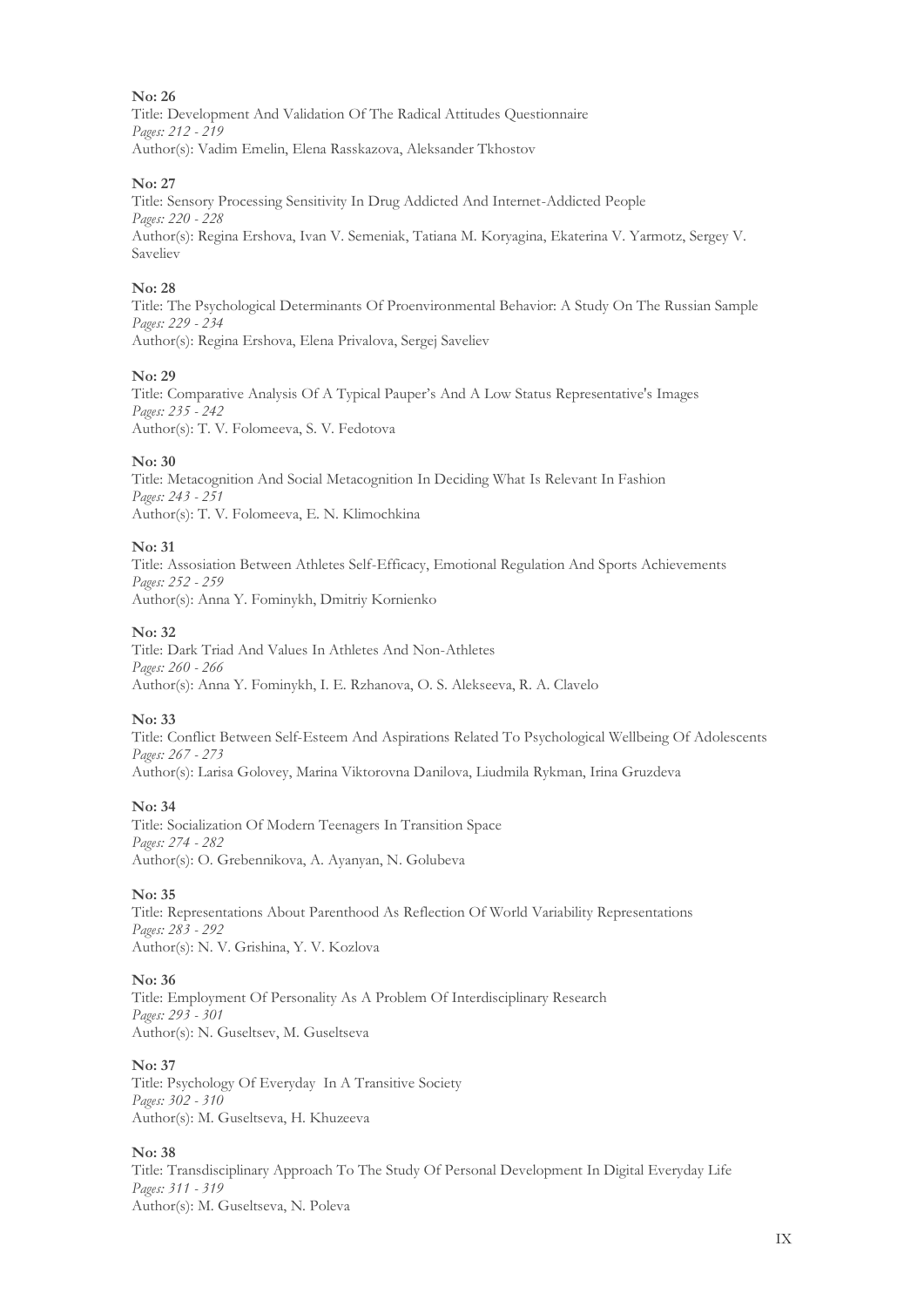Title: Soviet Cultural Politics And Social Psychology: Perspectives Of An Aesthetic Paradigm *Pages: 320 - 327* Author(s): Ekaterina Hilger, Dmitry Khoroshilov

### **No: 40**

Title: Social Identity Of Teenagers And Students *Pages: 328 - 336* Author(s): Inessa V. Ivanova

### **No: 41**

Title: Long-Term Vs Short-Term Treatmen, Advantages And Disadvantages *Pages: 337 - 344* Author(s): A. Kagan

#### **No: 42**

Title: Oedipus Complex- Different Views *Pages: 345 - 352* Author(s): A. Kagan

# **No: 43**

Title: Personal Factors Of Coordination Of Profssional And Family Career In Youth *Pages: 353 - 360* Author(s): O. A. Karabanova, E. I. Zakharova

#### **No: 44**

Title: Values Stability And Changes For Adolescents From Different Generations *Pages: 361 - 368* Author(s): O. A. Karabanova, O. A. Tikhomandritskaya, S. V. Molchanov, E. M. Dubovskaya

#### **No: 45**

Title: Assumptions Of Social Space In Adolescence And Youth *Pages: 369 - 375* Author(s): Olga Kobzeva

# **No: 46**

Title: Social Success As A Psychological Phenomenon *Pages: 376 - 383* Author(s): Olga Kobzeva, Olga N. Tuzova

#### **No: 47**

Title: The Dark Triad Predicts Attitudes Towards Negative Personality Traits *Pages: 384 - 392* Author(s): Dmitry S. Kornienko, Fedor V. Derish

# **No: 48**

Title: Implicit And Explicit Motivation Towards Yoga Practice Among Women: A Pilot Study *Pages: 393 - 401* Author(s): Daria Krebs, Marina Iosifyan, Galnia Arina

#### **No: 49**

Title: Inclusive Education Of Students With Health Limitations *Pages: 402 - 409* Author(s): Tatiana V. Kuzmicheva, Juliia A. Afonkina

#### **No: 50**

Title: Professional Self-Determination And Meaning-In-Life Orientations Among Adolescent Females In A Transitive Society *Pages: 410 - 418* Author(s): Larisa Y. Maksimova, Lyubov A. Grigorovich, Marina V. Kurenkova

#### **No: 51**

Title: Temporary Perspective, Well-Being Of Teenagers Learning At Closed Institutions During The Pandemic *Pages: 419 - 427* Author(s): Larisa Y. Maksimova, Lyubov A. Grigorovich, Marina V. Kurenkova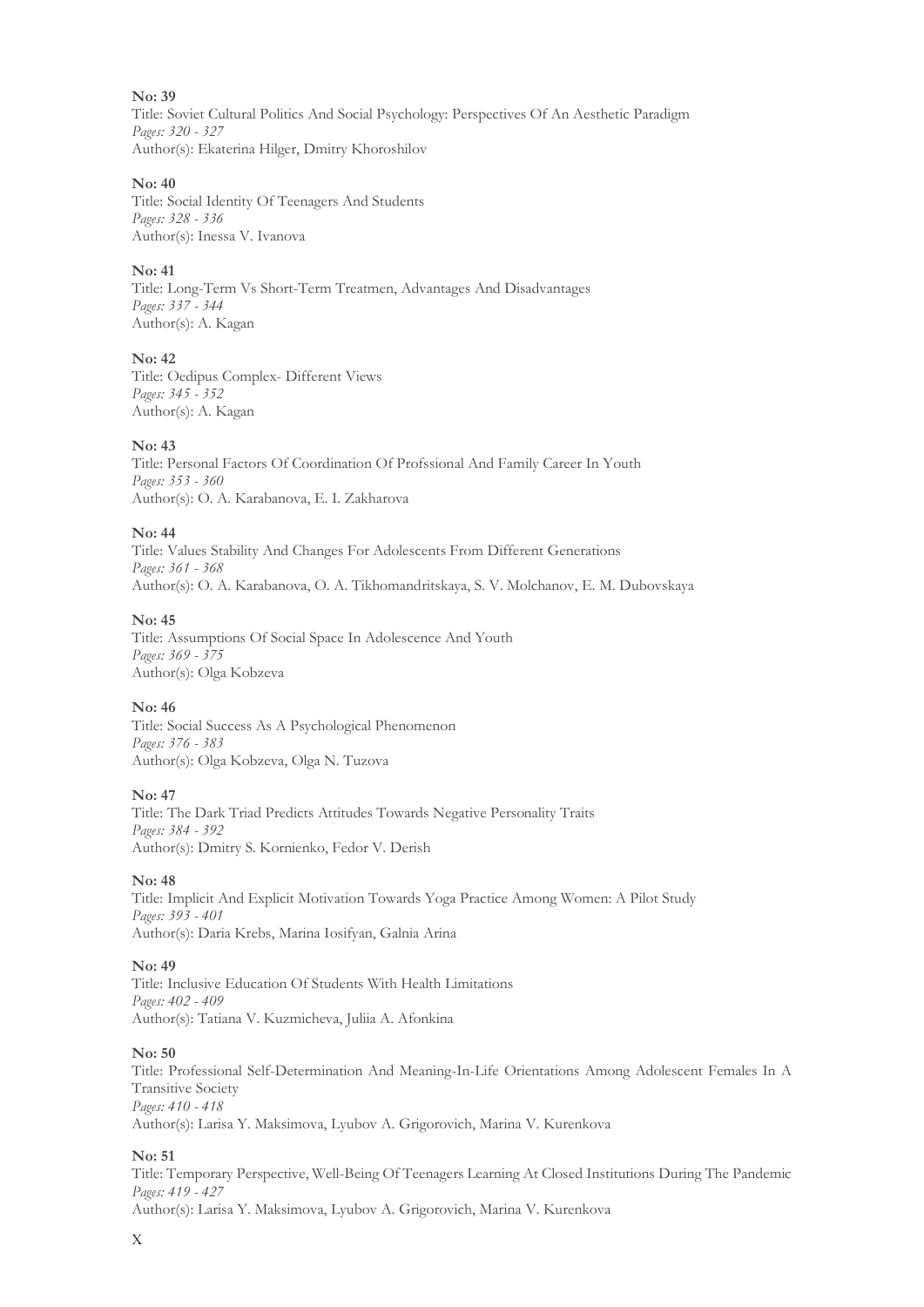Title: Culture In Transitive Space *Pages: 428 - 434* Author(s): T. Martsinkovskaya, S. Preobrazhenskaya

# **No: 53**

Title: Information Approach To Personal Development *Pages: 435 - 442* Author(s): T. Martsinkovskaya, N. Poleva

# **No: 54**

Title: Internet Communication: Achievements And Threats *Pages: 443 - 450* Author(s): T. Martsinkovskaya, E. Belinskaya, V. Karpuk

**No: 55**

Title: Internet In The World-Image Of Students *Pages: 451 - 458* Author(s): T. Martsinkovskaya, S. Preobrazhenskaya

# **No: 56**

Title: Man In Everyday Life: Individual Context *Pages: 459 - 466* Author(s): T. Martsinkovskaya, E. Balashova, N. Poleva

# **No: 57**

Title: The Psychology Of Space: From The Universe To The Person *Pages: 467 - 473* Author(s): T. Martsinkovskaya

# **No: 58**

Title: Sociocultural Identity In A Situation Of Crisis Transitivity *Pages: 474 - 480* Author(s): T. Martsinkovskaya, E. Kiseleva, O. Markovskaya, O. Gavrichenko

# **No: 59**

Title: The Self-Image And The Image Of The World In Modern Everyday Life *Pages: 481 - 488* Author(s): T. Martsinkovskaya, A. Aynyan, E. Dubovskaya, O. Gavrichenko

# **No: 60**

Title: Stigmatization Of Deaf And Hard-Of-Hearing Students Studying In Different Institutional Settings *Pages: 489 - 497* Author(s): Nadezhda F. Mikhailova, Margarita E. Fattakhova, Margarita A. Mironova, Ekaterina V. Vyacheslavova

# **No: 61**

Title: Academic Adaptation In The Inclusive Learning Enviroment Of The Higher Education *Pages: 498 - 504* Author(s): Galina Mishina, Eugenia Kriger, Marina Mishina, Elena Bachadova, Anastasia Ledeneva

# **No: 62**

Title: Personal Factors Of Moral Disengagement Mechanisms In Adolescence *Pages: 505 - 512* Author(s): Olga V. Almazova, Nikolaj S. Priazhnikov, Sergey V. Molchanov

# **No: 63**

Title: Strategies Of Moral Disengagement Mechanisms Use In Adolescence *Pages: 513 - 521* Author(s): Olga V. Almazova, Ekaterina A. Artemova (Klimenko), Nikolaj S. Priazhnikov, Sergey V. Molchanov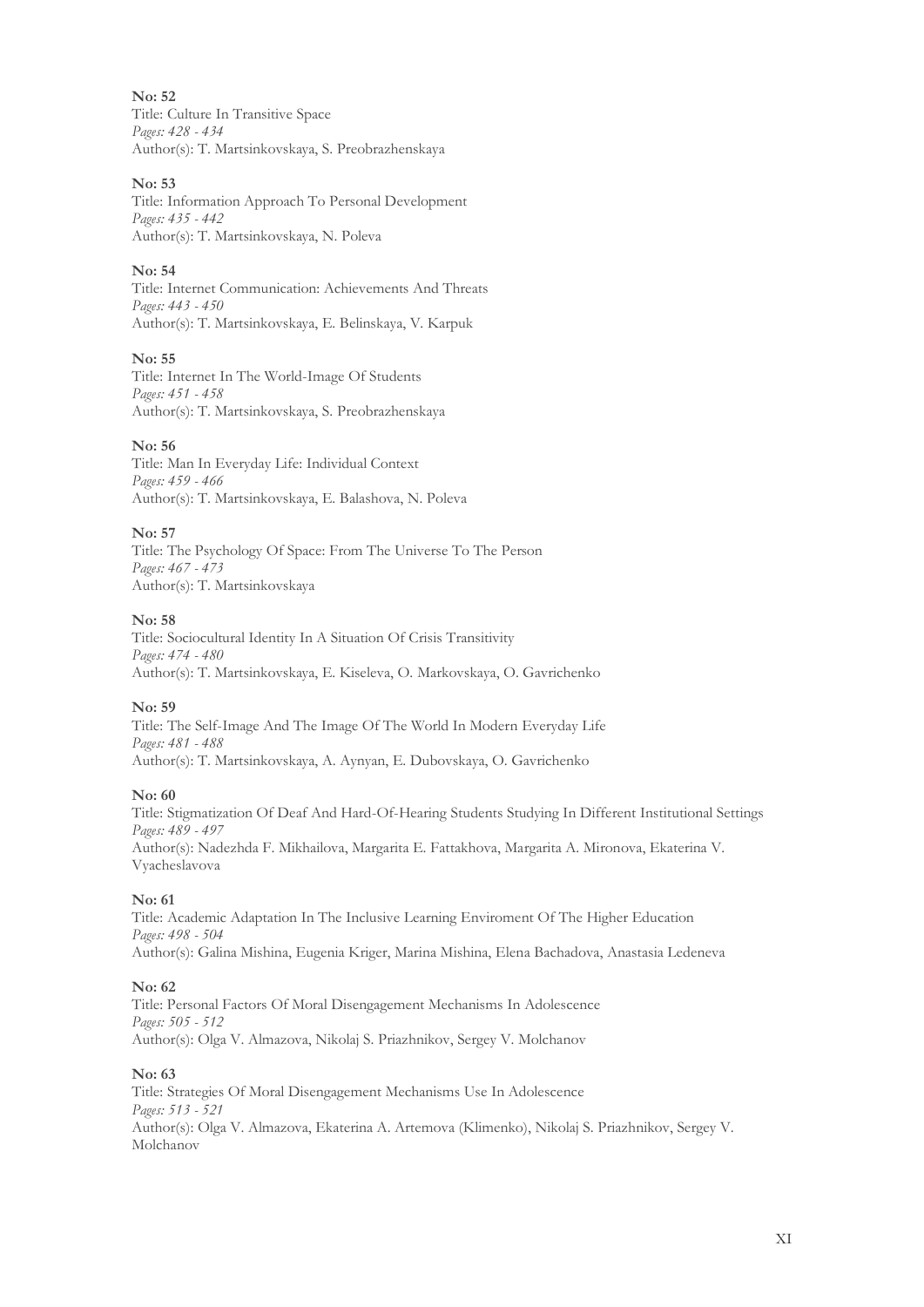Title: Life Models Of Youth In The Space Of Social Networks: Research Experience *Pages: 522 - 530* Author(s): Natalia Moskvicheva, Svetlana Kostromina, Elena Zinovieva, Natalia Grishina

### **No: 65**

Title: The Interconnection Of Consumption Emotions And General Emotional State Of Youth *Pages: 531 - 537* Author(s): V. V. Nagornova, T. V. Folomeeva

### **No: 66**

Title: Orthorexia Nervosa As A Cultural Phenomenon *Pages: 538 - 544* Author(s): Anna Sergeevna Neliubina, Olga Igorevna Sidorovich, Elena Anatolievna Sysoeva

#### **No: 67**

Title: Cerebellar Tumor And Osteogenesis Imperfecta: Different Profiles Of Cognitive Decline *Pages: 545 - 554* Author(s): Anastasia Yu. Nikolaeva, Kseniya D. Lisitsina, Yulia A. Burdukova, Andrey O. Prokofyev, Irina E. Rzhanova, Olga S. Alekseeva

#### **No: 68**

Title: Autobiographical Jewish Childhood In The Russian Empire: Structural Analysis And Classification *Pages: 555 - 563* Author(s): Ekaterina Oleshkevich, Natalia Burlakova

#### **No: 69**

Title: Social Networks And Experience Of Loneliness: The Meaning Of Content *Pages: 564 - 573* Author(s): Vasilisa R. Orestova, Daria P. Tkachenko, Svetlana V. Preobrazhenskaya, Anna A. Sokolova

#### **No: 70**

Title: The Social Identity Of Greeks Living In Different Territories *Pages: 574 - 582* Author(s): Vasilisa R. Orestova, Tamara G. Kazantzidou

# **No: 71**

Title: Illness Beliefs Among Adolescents With Hiv *Pages: 583 - 590* Author(s): L. S. Pechnikova, E. D. Tokareva, E. B. Zhujkova, N. A. Sirota, D. V. Moscovichenko, P. S. Gal'cova

# **No: 72**

Title: Psychological Security Of Inter-Ethnic Interaction *Pages: 591 - 600* Author(s): E. B. Perelygina, S. V. Mostikov, N. A. Belousova

#### **No: 73**

Title: Trust And Subjective Wellbeing As Predictors Of Psychological Security Of Personality *Pages: 601 - 608* Author(s): E. B. Perelygina, O. Yu. Zotova, O. A. Dontskaya

#### **No: 74**

Title: Social-Psychological Adaptation Of Academic Gifted Adolescents With Various Degrees Of Internet Addiction *Pages: 609 - 614* Author(s): Svetlana Petrova

#### **No: 75**

Title: Subjective Reasons For Loneliness In Different Social Behavioral Patterns *Pages: 615 - 621* Author(s): Svetlana T. Posokhova, Arkady I. Izvekov, Margarita Kh. Izotova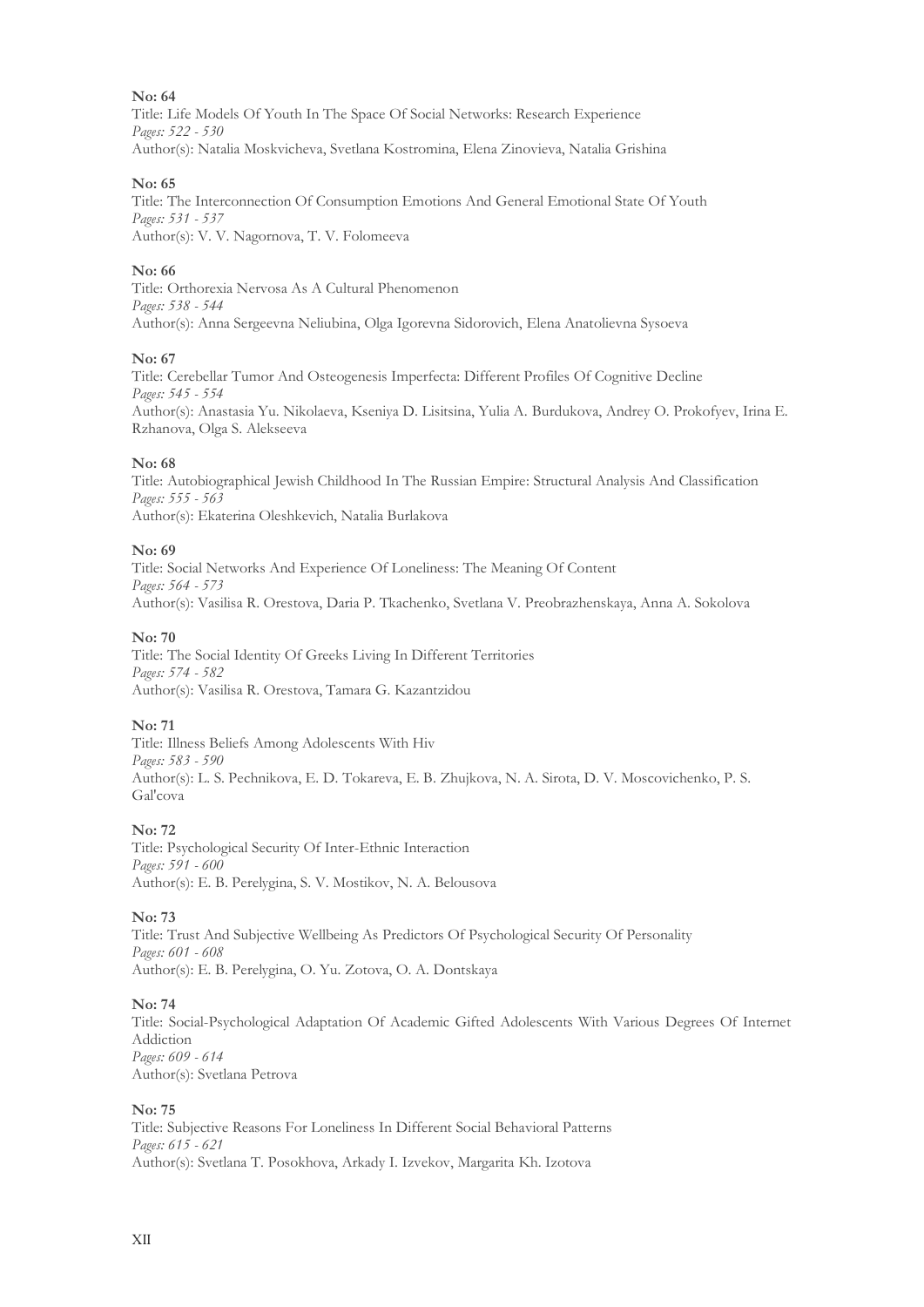Title: Self-Regulation Of Psychological States In Educational Activity Of Students *Pages: 622 - 628* Author(s): A. O. Prokhorov, A. V. Chernov, M. G. Yusupov

# **No: 77**

Title: The Role Of Self-Esteem In The Regulation Of Students' Mental States *Pages: 629 - 635* Author(s): A. O. Prokhorov, A. V. Chernov, M. G. Yusupov

# **No: 78**

Title: Cross-Cultural Research Of Strategies And Efficiency In Visual Semantic Search *Pages: 636 - 645* Author(s): Maria Rabeson, Irina Blinnikova

#### **No: 79**

Title: Development Of Sleep Regulation In The Childhood: The Role Of Parental Mediation *Pages: 646 - 652* Author(s): Elena Rasskazova

#### **No: 80**

Title: Social Beliefs About Complaints In Interpersonal Communication And Subjective Pain *Pages: 653 - 660* Author(s): Elena Rasskazova, Aleksander Tkhostov

#### **No: 81**

Title: Self-Diagnosis As A Means Of Developing A Teacher'S Professional Identity *Pages: 661 - 670* Author(s): Galina V. Rezapkina

#### **No: 82**

Title: The Relation Between Parenting And Child Personality *Pages: 671 - 677* Author(s): Irina E. Rzhanova

# **No: 83**

Title: Online Communication Of Teenagers As A Way Of Coping With Communication Difficulties *Pages: 678 - 686* Author(s): A. G. Samokhvalova, O. N. Vishnevskaya, A. A. Korsakova

#### **No: 84**

Title: Adulthood Crises: Experience, Coping, Resource Of Personal Development *Pages: 687 - 695* Author(s): Elena E. Sapogova

#### **No: 85**

Title: Comparative Analysis Of Group Activities Of Children With Asd *Pages: 696 - 705* Author(s): T. A. Savina

# **No: 86**

Title: Communicative Competence As A Resource Of Teenagers`Personal Development *Pages: 706 - 714* Author(s): Faizura O. Semenova, Murat M. Ebzeev, Aida O. Semenova, Irina V. Tkachenko, Lyudmila A. Perepelitsa

#### **No: 87**

Title: Psychological Mechanisms Of Subjective Age *Pages: 715 - 720* Author(s): Elena Sergienko

#### **No: 88**

Title: Influence Of Information Processing Speed On Cognitive And Personal Characteristics In Adolescents *Pages: 721 - 726* Author(s): Elena Shcheblanova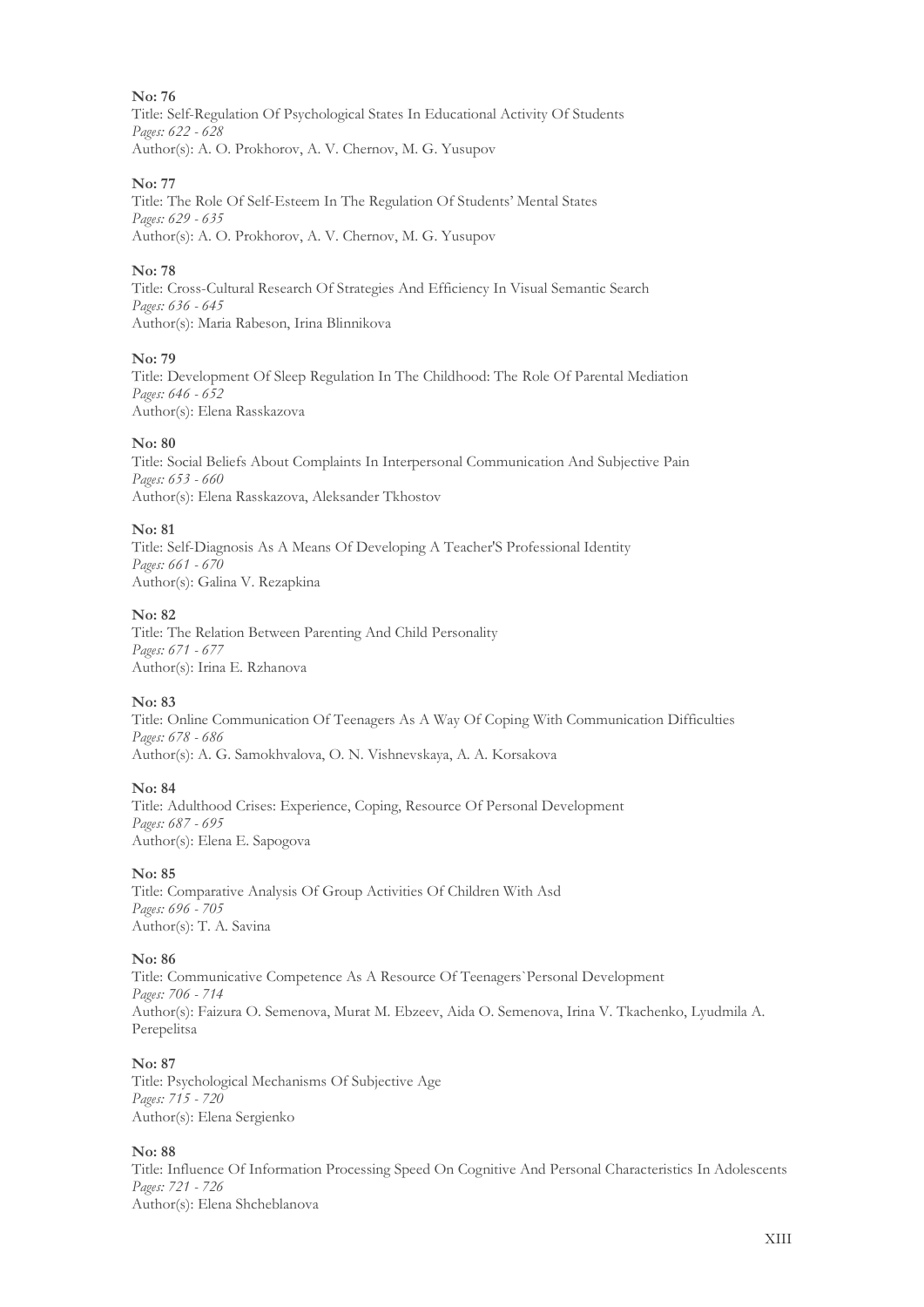Title: Conditions Of The Teacher'S Professional Skills Development As An Educator *Pages: 727 - 735* Author(s): Andrey Viktorovich Shcherbakov, Alexey Vyacheslavovich Kislyakov

#### **No: 90**

Title: Cognitive Characteristics, Creativity And Academic Achievements In Intellectually Gifted Primary Schoolchildren *Pages: 736 - 745* Author(s): Natalia Shumakova

#### **No: 91**

Title: Digital Socialization And Neurocognitive Development Of Adolescents: The Role Of Digital Competence *Pages: 746 - 752* Author(s): Galina Soldatova, Elena Rasskazova

#### **No: 92**

Title: Expectations About Future Values And Internet Use In Russian Adolescents And Youth *Pages: 753 - 759* Author(s): Galina Soldatova, Elena Rasskazova

#### **No: 93**

Title: Qualitative Typology Of Self-Actualization In Adulthood *Pages: 760 - 769* Author(s): I. V. Solodnikova, E. B. Petrushihina

#### **No: 94**

Title: Assessment Of Meta-Subject Outcomes Of Students' Extracurricular Activities: Foreign And Domestic Experience *Pages: 770 - 778* Author(s): Natalia V. Tarasova, Irina P. Pastukhova, Alexander A. Popov

#### **No: 95**

Title: Problem Field Of Scientific And Methodological Support Of Teachers' Professional Activity *Pages: 779 - 788* Author(s): Natalia V. Tarasova, Irina P. Pastukhova, Svetlana G. Chigrina

#### **No: 96**

Title: Bulliyng Semantics Among Teachers With Different Professional Burnout Level *Pages: 789 - 796* Author(s): E. V. Tikhomirova, V. V. Golubev, N. G. Krylova, I. A. Umanskaya, A. A. Krylova

#### **No: 97**

Title: Representations Of Ideal Motherhood Among Senior School Students: Age And Gender Aspects *Pages: 797 - 804* Author(s): Irina V. Tkachenko, Ksenia Yu. Komarova, Elena V. Evdokimova, Larisa G. Lisitskaya, Murat M. Ebzeev

#### **No: 98**

Title: Resources Of Personality Development As A Factor Of Its Stress Resistance *Pages: 805 - 813* Author(s): Irina V. Tkachenko, Larisa G. Lisitskaya, Ludmila E. Kuznetsova, Ludmila A. Sasatsyan, Faizura O. Semenova

#### **No: 99**

Title: The Image Of The Body In Persons With The Specific Body Experience *Pages: 814 - 823* Author(s): A. S. Neliubina, A. Sh. Tkhostov, P. Yu. Maslennikov

#### **No: 100**

Title: Personality Characteristics Of Adolescents Convicted For Sexual Assaults In Russia *Pages: 824 - 834* Author(s): Gayane Vartanyan, Alla Shaboltas, Sergey Gorbatov